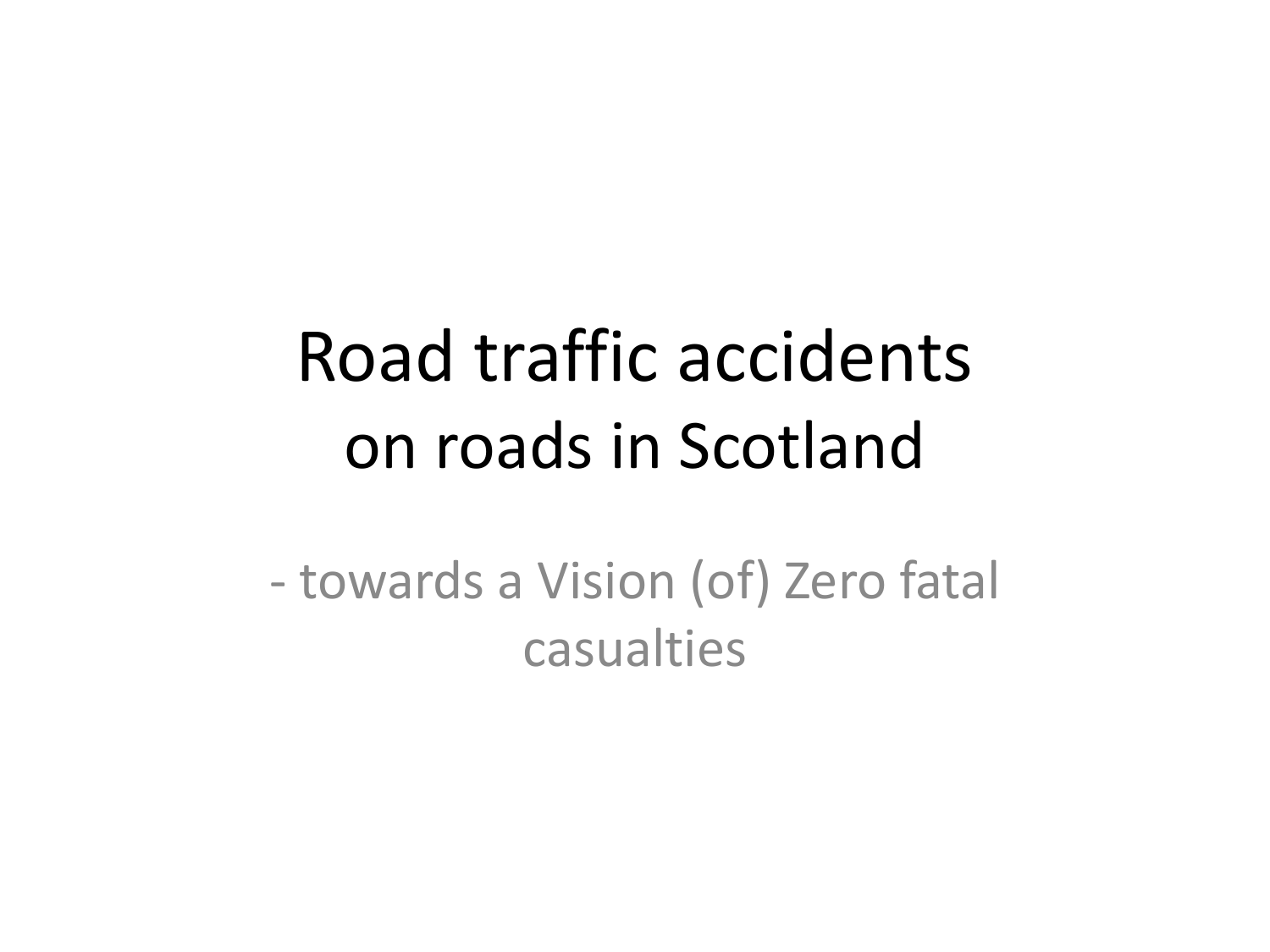# A brief history

### (from an engineer's point of view)

- 1967: Road Safety A Fresh Approach
	- Scientific, not "common sense"
- 1974: Road Traffic Act
	- Duty placed on local roads authorities
- 1975: Regionalisation (post Royal Commission)
	- Larger roads authorities, possibility of addressing engineering aspect
- 1980: Computerised systems
	- Possibility becomes reality
- 1987: Target for 2000 (or thereabouts)
	- Fatalities reducing by 22 per year
- 1996: Local Government "Re-organisation" (political?)
	- Regions reduced to council areas engineering aspect threatened
- 2000: Failure to reach target more targets set
	- Fatalities reducing at 11 per year
- 2004: Speed cameras
	- Endless debate begins
- 2009: Scotland's Road Safety Framework + more targets + Vision Zero
	- ISA appears on page 85
- 2017: Framework Review
	- Fatalities reducing at 1 per year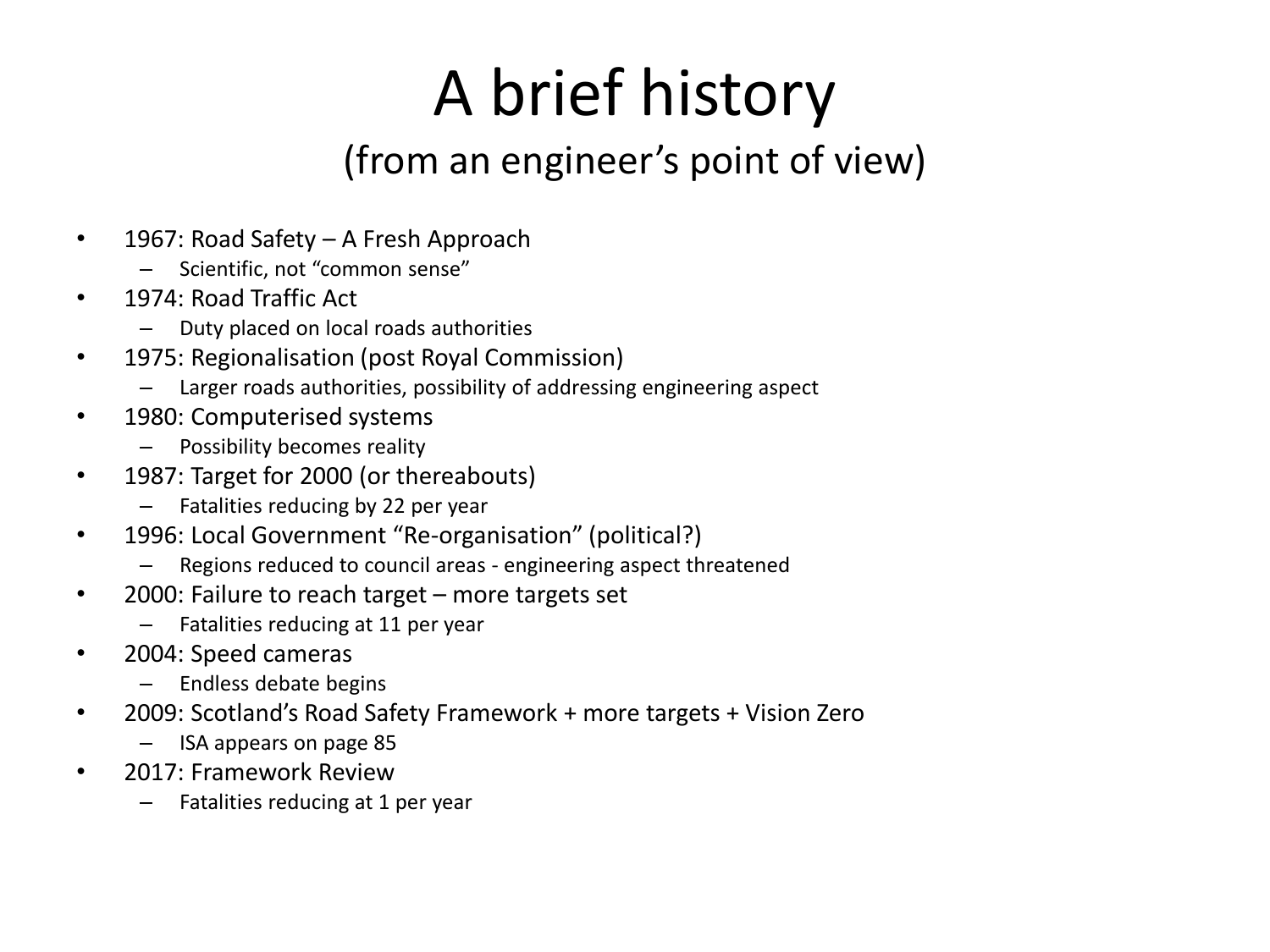## Fatal casualties: a pictorial history

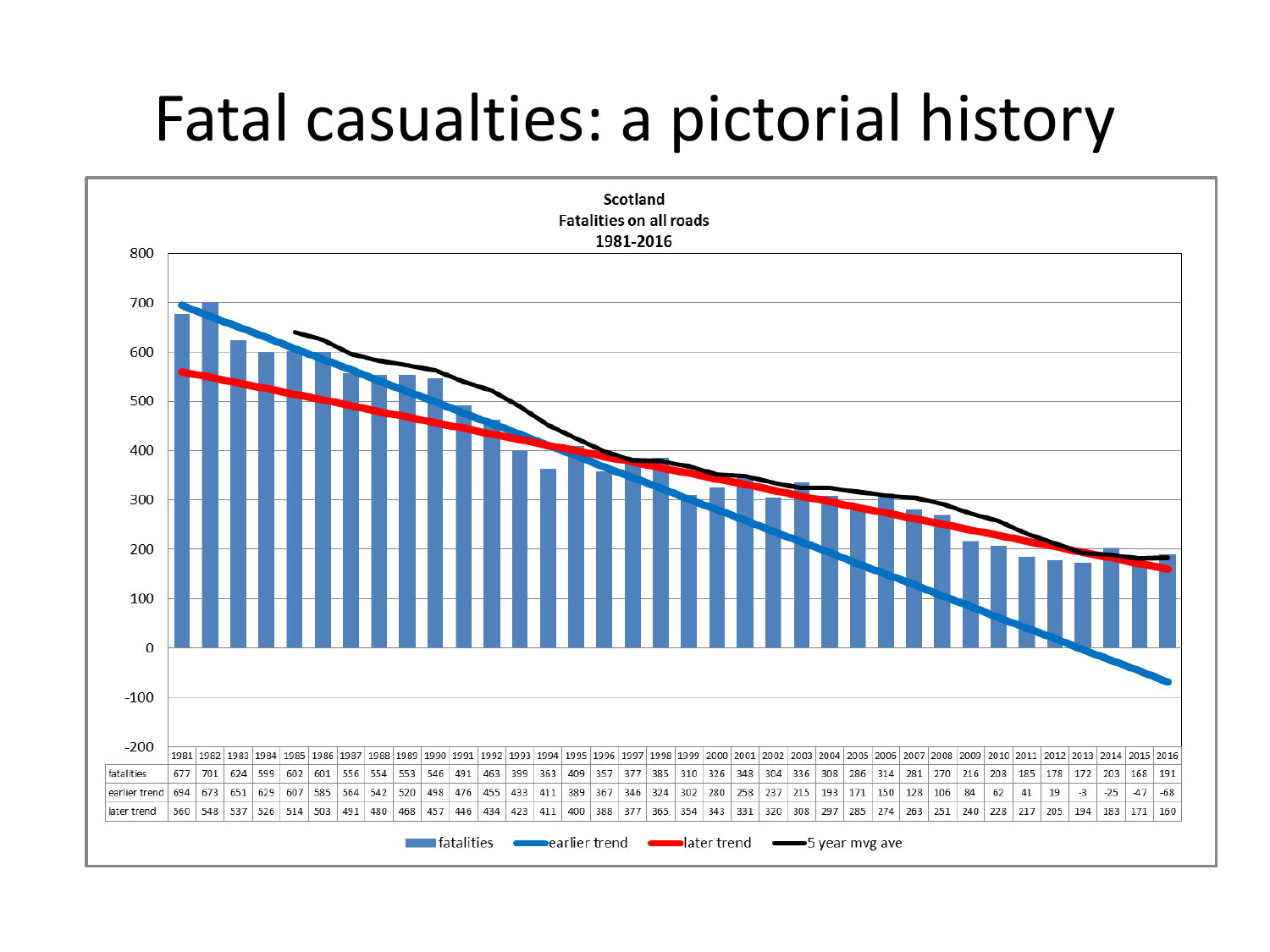# Conclusions

Based on 2012-2016 rate of reduction:

- 182 years to reach Vision Zero!
- Area between trend lines = 2289 units
- Effective measure required
- Intelligent speed assistance?
	- Originally EVSC: external vehicle speed control (**1997 –** Leeds University & MIRA)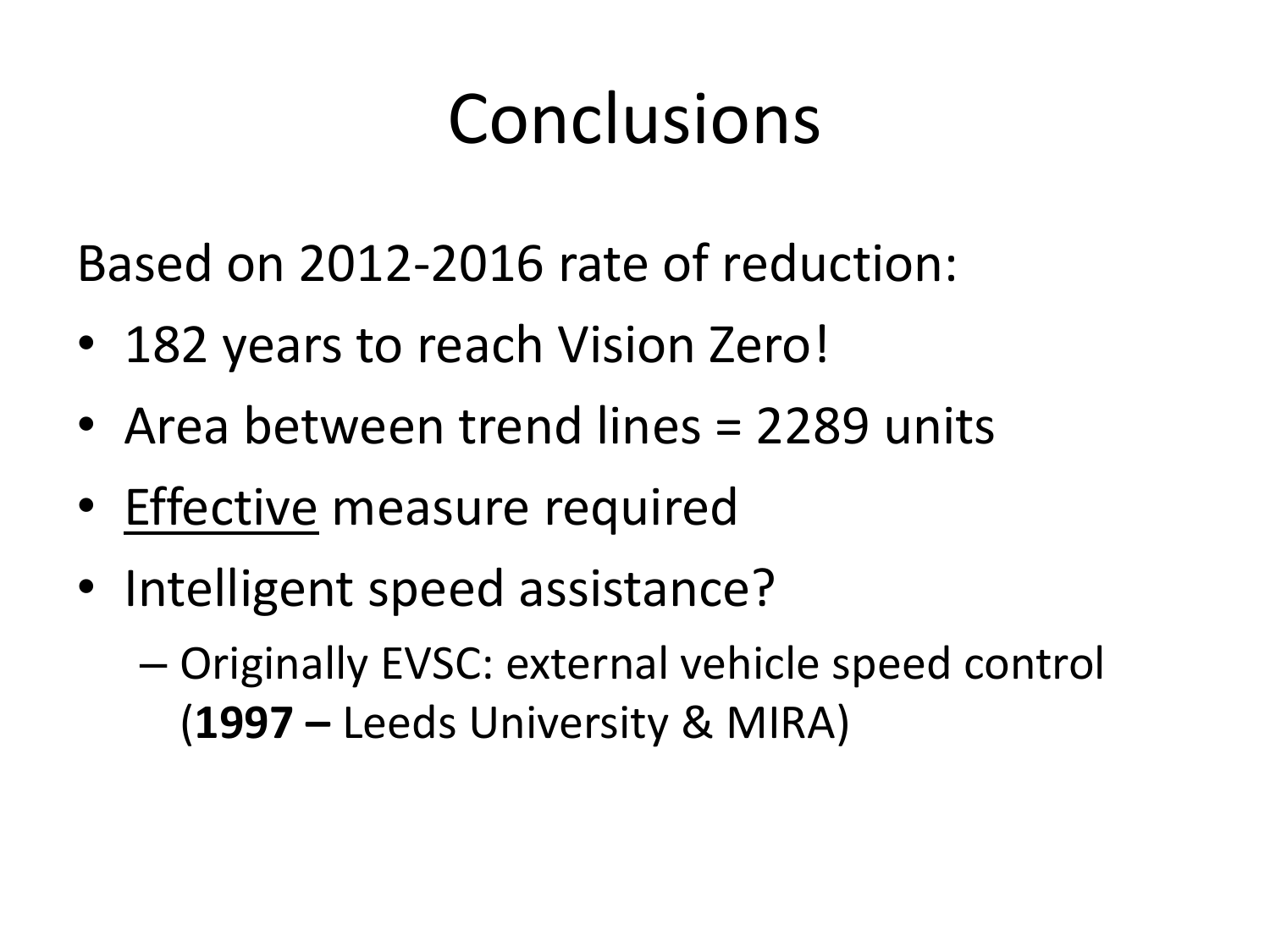#### **500 DEATHS EVERY WEEK ON EU ROADS**



#### **WHAT IS INTELLIGENT SPEED ASSISTANCE?**



#### **ISA COULD CUT COLLISIONS BY 30% AND DEATHS BY 20%**



Cars fitted with ISA could reduce CO2 emissions by 8%

\*\*\*\*\*

**EuroNCAP** awards extra points to cars fitted with ISA

mmmm

78% of road users 64% of car drivers say they support in-vehicle speed limiters (SATRE 2012)

We're asking the EU to require carmakers to fit overridable ISA in all cars. Fit #SafetyAsStandard Find out more at: www.etsc.eu







europeantransportsafetycouncil

C @etsc\_eu Icons O Hadi Davodpour, Mateo Zlatar, Arthur Shlain from The Noun Project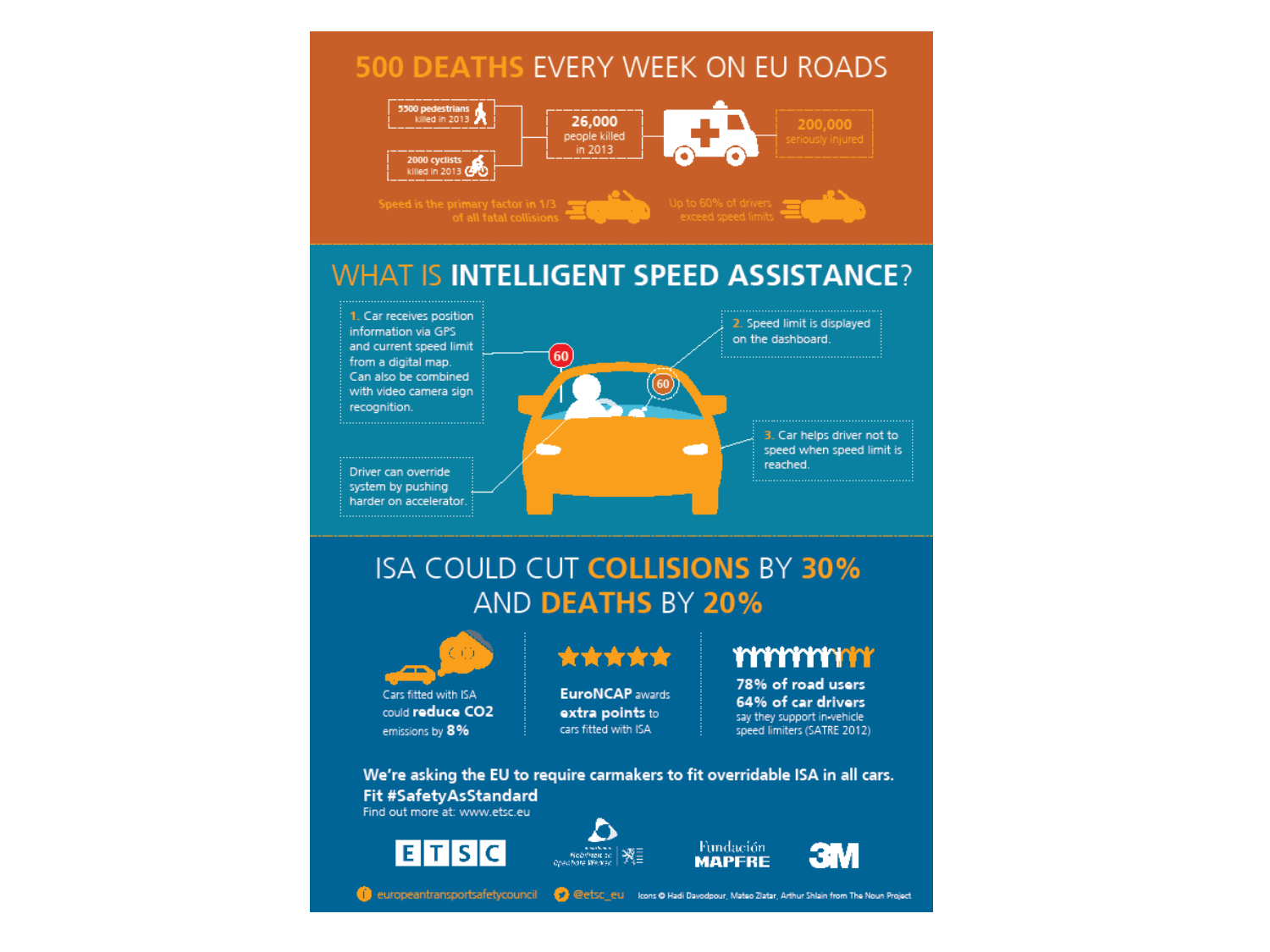#### **What should government do?**

A clear finding from the research on ISA is that the stronger forms of ISA deliver much greater safety benefits than the weaker forms. It is all very well to rely on the market to deliver ISA, but we know from past experience with, for example, seatbelts, that the market on its own is not likely to deliver. The government should therefore **assist the market** by:

1. Getting on with the job of creating a **national digital database** of speed limits as quickly as possible, as well as sorting out **procedures to keep the database up-to-date**;

2. Setting an example by fitting the government fleet, including ministerial vehicles;

3. Seriously consider giving tax incentives to purchasers of new vehicles who chose Voluntary ISA as an option (this will encourage the vehicle manufacturers to offer the system); and

4. Promote the purchase of ISA vehicles through publicity campaigns.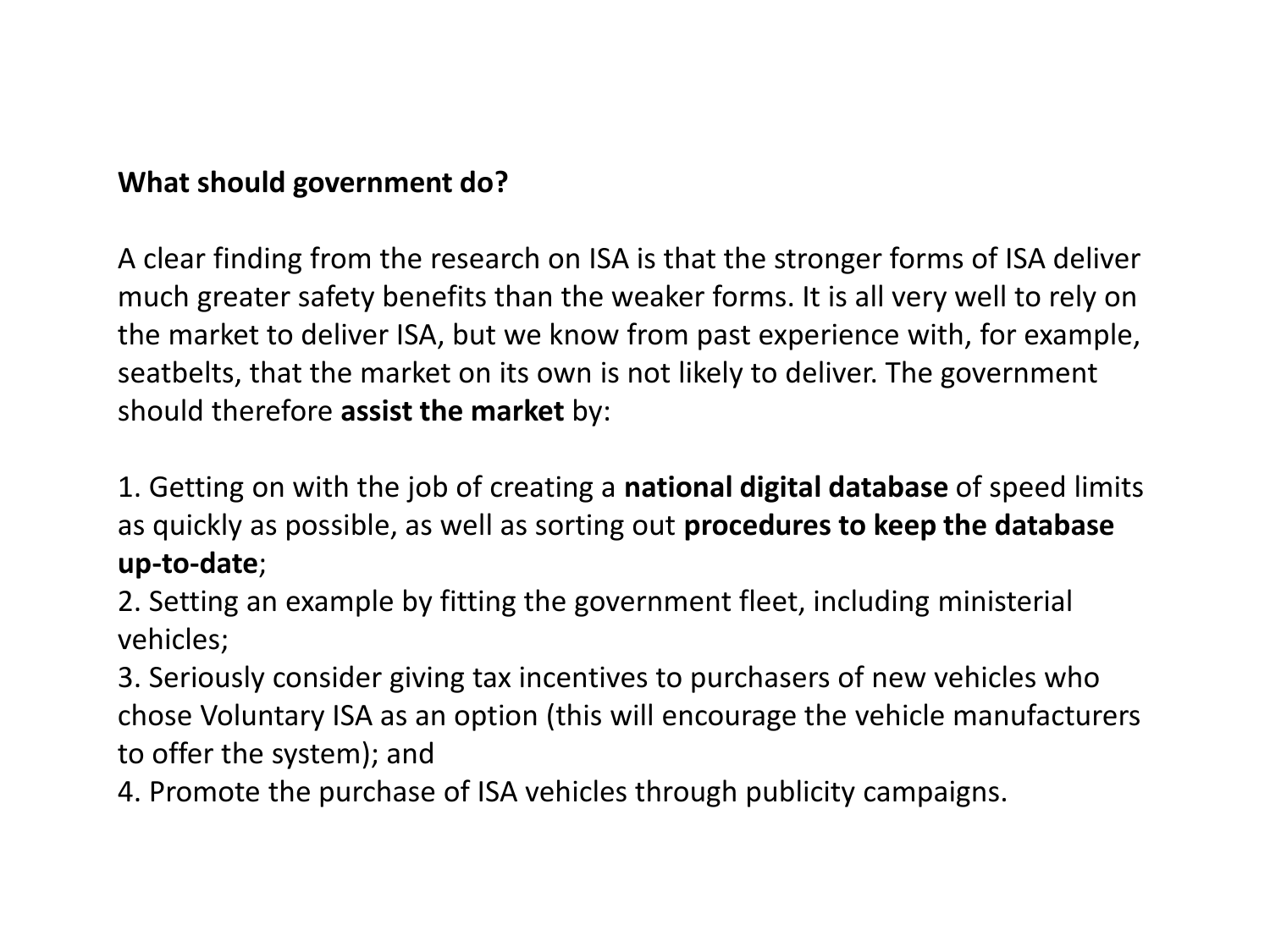## What has government done -1?

2009 - ISA top of the "speed" commitments

#### Speed

| <b>Commitments</b>                                                                                                                               | <b>Short</b><br><b>Term</b> | Medium<br>Term | Long<br>Term |
|--------------------------------------------------------------------------------------------------------------------------------------------------|-----------------------------|----------------|--------------|
| Promote the voluntary use of Intelligent Speed Adaptation (ISA).                                                                                 |                             | V              |              |
| Consider a pilot in Scotland to test out the effectiveness of voluntary ISA in<br>road safety.                                                   |                             | V              |              |
| Continue to publicise and educate people about the risks associated with<br>speeding.                                                            | ✓                           | V              |              |
| Encourage local authorities to implement any changes indicated by their<br>review of speed limits.                                               |                             | V              |              |
| Continue to raise awareness of speed limits, including those that apply to<br>different types of vehicle on the different categories of roads.   | ✓                           |                |              |
| Continue to support the Safety Camera Programme.                                                                                                 | ✓                           |                |              |
| Support the development and implementation of the new viewing and<br>administration system for the Safety Camera Partnerships.                   |                             |                |              |
| Consider if the introduction of a Speed Awareness Scheme focused on<br>speeding would be an appropriate contribution to road safety in Scotland. |                             | V              |              |
| Increase awareness of the benefits of lower speed driving in relation to<br>fuel efficiency, health impacts and road safety.                     |                             | V              |              |
| Publish a Delivery Plan on Climate Change that will require significant<br>changes in driving practice.                                          | V                           |                |              |

Scotland's Road Safety Framework: Medium Term = end of **2014**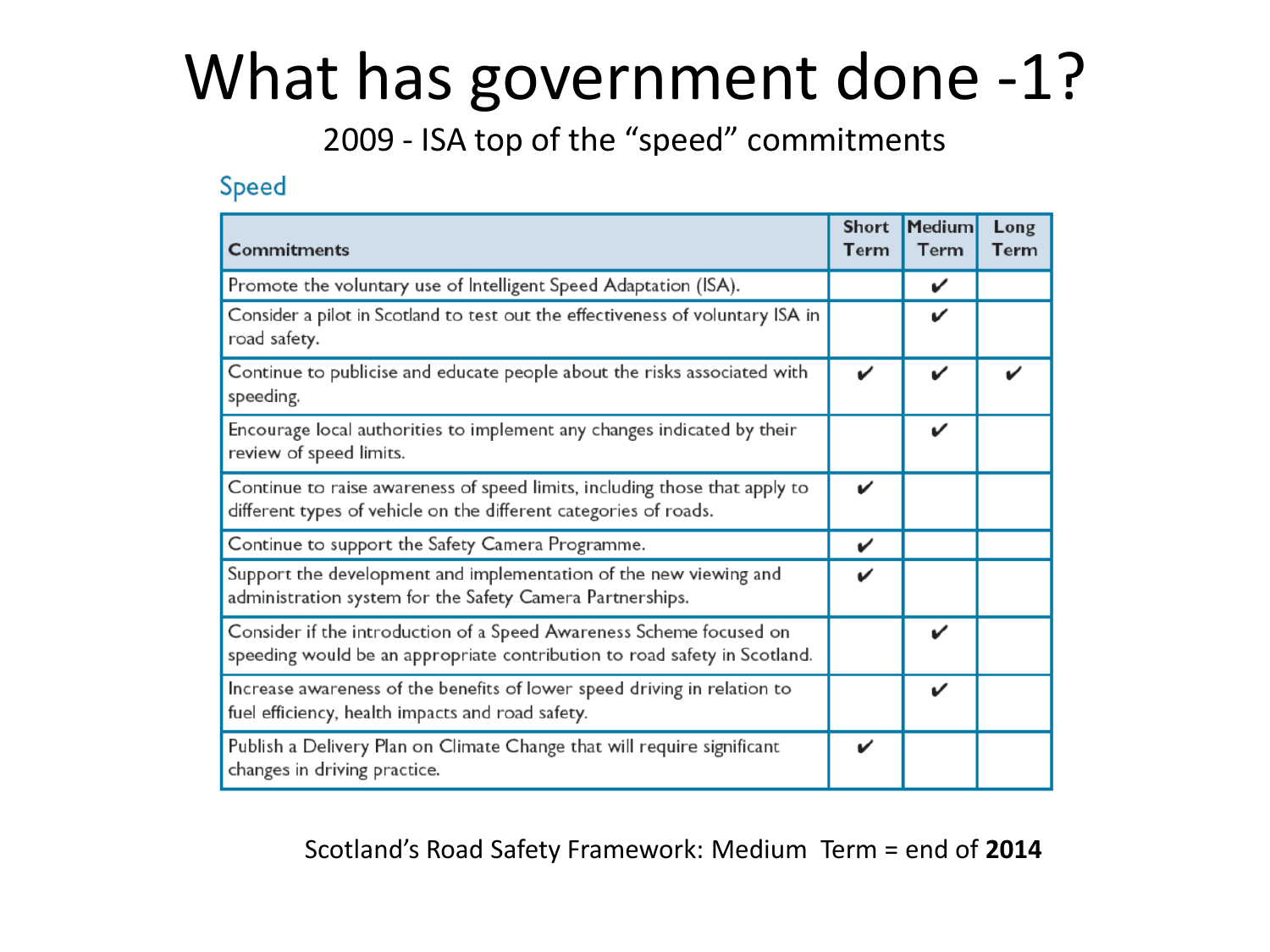## What has government done -2?

#### 2016 - ISA relegated to lowest "priority level" under Speed

| Speed            |                                                                                       |  |  |
|------------------|---------------------------------------------------------------------------------------|--|--|
| Priority level 1 | RSF 71 Encourage local authorities to implement any changes indicated by their        |  |  |
|                  | review of speed limits and continue to monitor networks in order to identify          |  |  |
|                  | changes where these may support casualty reduction.                                   |  |  |
|                  | RSF 74 Encourage local authorities to introduce 20 mph zones or limits in             |  |  |
|                  | residential areas and areas of towns or cities with a high volume of pedestrians      |  |  |
|                  | and cyclists as set out in the 2015 Good Practice guide on 20 mph Speed               |  |  |
|                  | restrictions.                                                                         |  |  |
|                  | RSF 20 Continue to raise awareness of speed limits and their purpose, including       |  |  |
|                  | those that apply to different types of vehicles on the different categories of roads. |  |  |
|                  | RSF 19 Continue to publicise, and educate people about, the risks associated with     |  |  |
|                  | speeding.                                                                             |  |  |
| Priority level 2 | RSF 21 Continue to support the Safety Camera Programme.                               |  |  |
|                  | RSF 72 Consider if the introduction of a Speed Awareness Scheme focused on            |  |  |
|                  | speeding would be an appropriate contribution to road safety in Scotland.             |  |  |
| Priority level 3 | RSF 70 Further develop the evidence base to support consideration of a pilot in       |  |  |
|                  | Scotland to test out the effectiveness of speed limiting technologies.                |  |  |
|                  | RSF 69 Support the voluntary use of Intelligent Speed Adaptation (ISA) and other      |  |  |
|                  | technologies designed to encourage compliance with speed limits, through              |  |  |
|                  | engagement with employers and the commercial sector.                                  |  |  |
|                  | RSF 73 Provide information on the benefits of lower speed driving in relation to      |  |  |
|                  | fuel efficiency, health impacts and road safety.                                      |  |  |

#### Scotland's Road Safety Framework Mid-term Review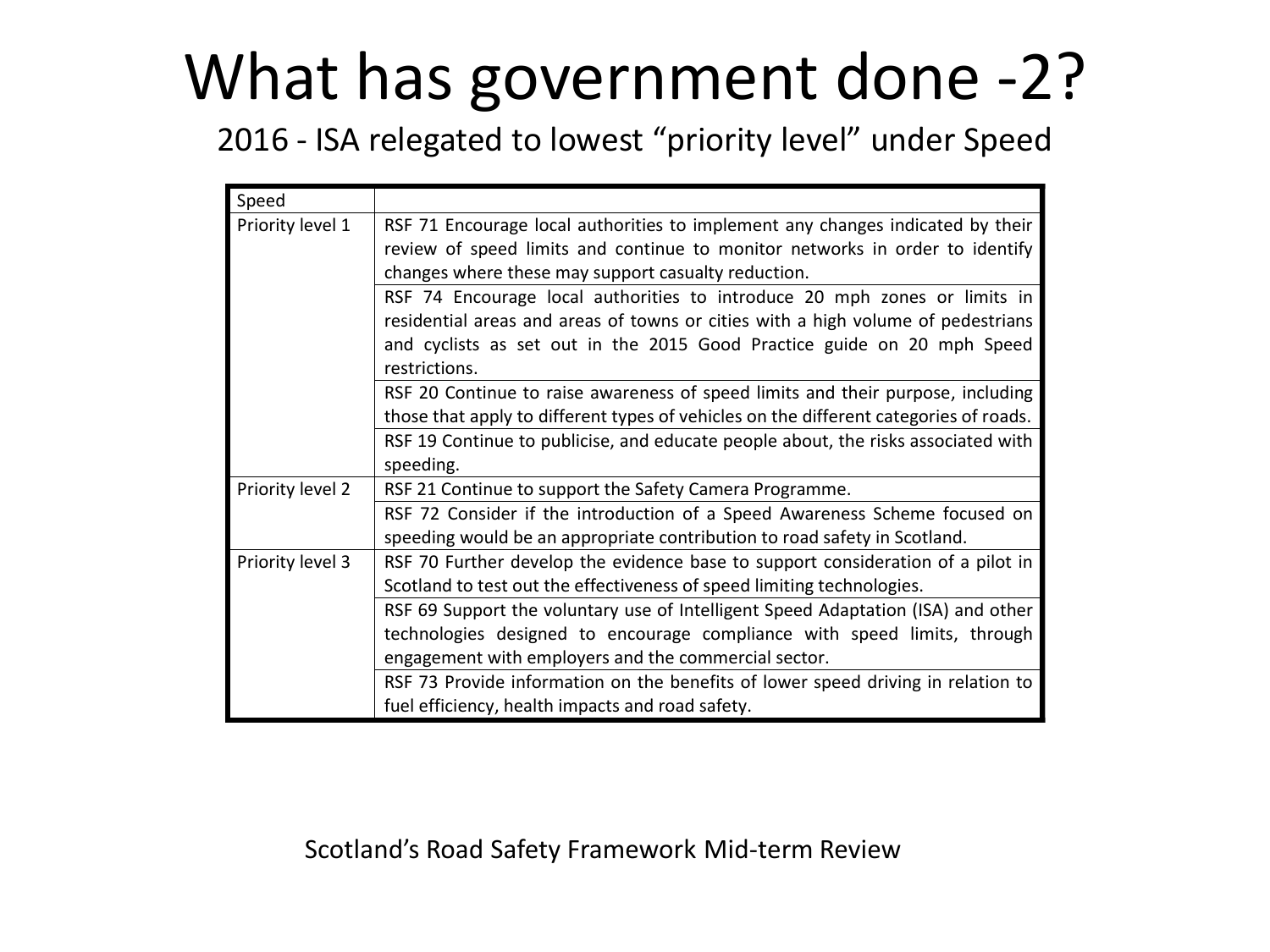# Conclusions

- 1967 Scientific approach abandoned – No estimates of effect against any of the "priorities"
- "Common sense" approach favoured
	- Failed before, will fail again
- Road safety may be "Everyone's responsibility"
	- But many of the RSF priorities suggest that the blame culture is back with a vengeance
- Reduction in fatalities is not really a priority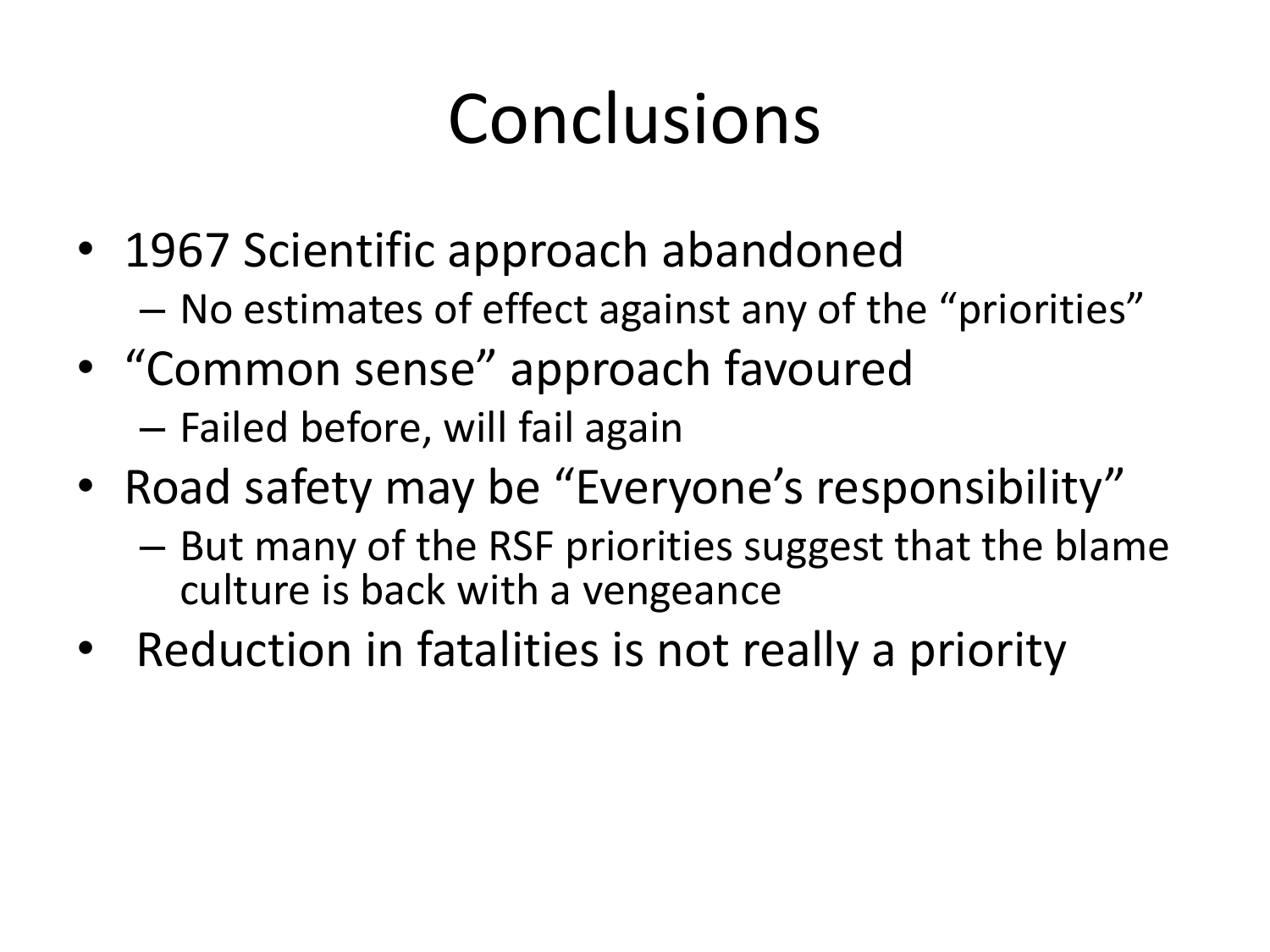## Furthermore …

- Road safety is everyone's responsibility
	- But no-one can take responsibility for matters outside his or her control
- Government does not appear to be taking its share of responsibility
	- The adoption of autonomous vehicles is a moral imperative, but that is thousands of fatalities into the future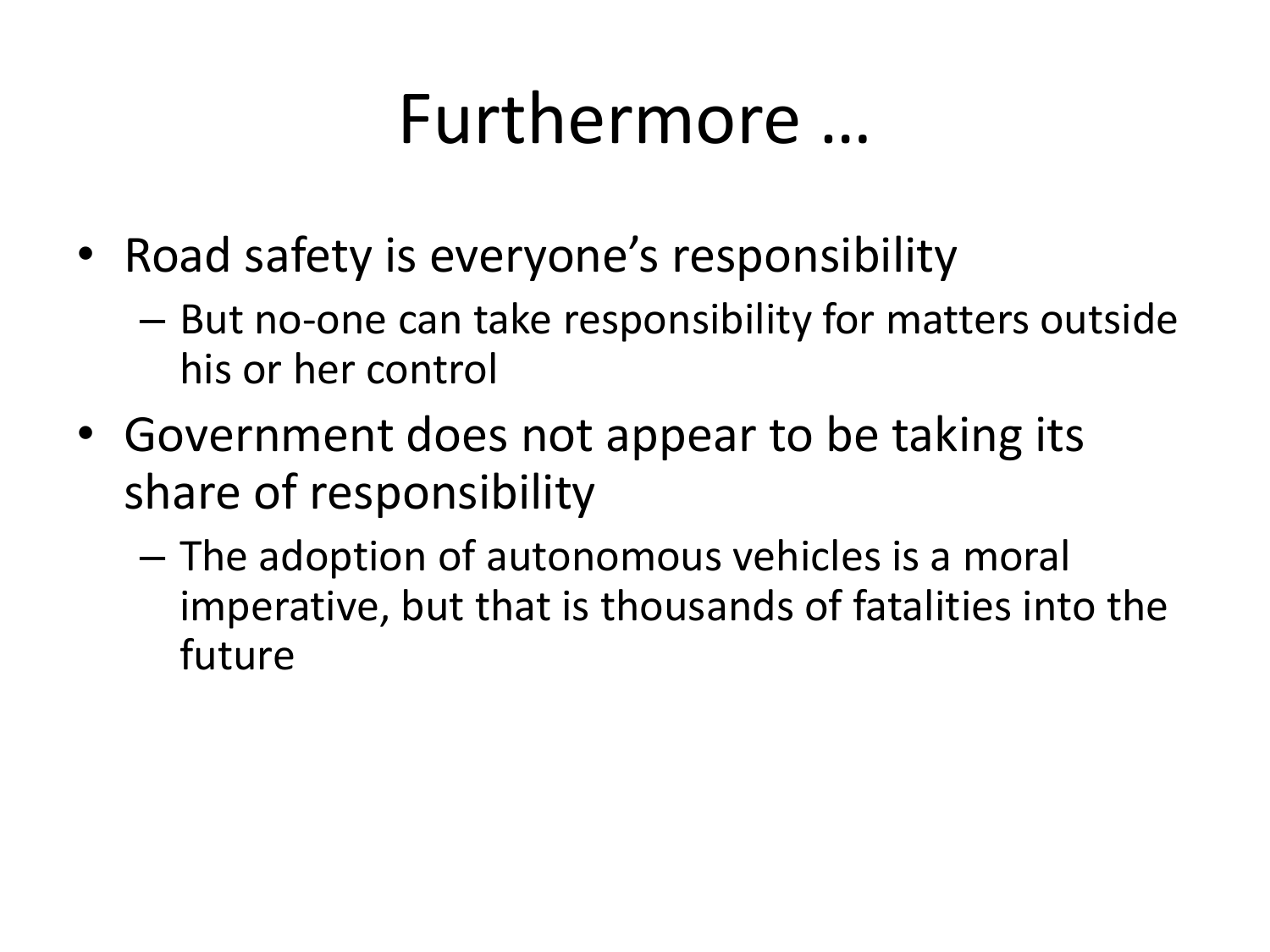#### Don't we want to reduce fatalities by 36 per year?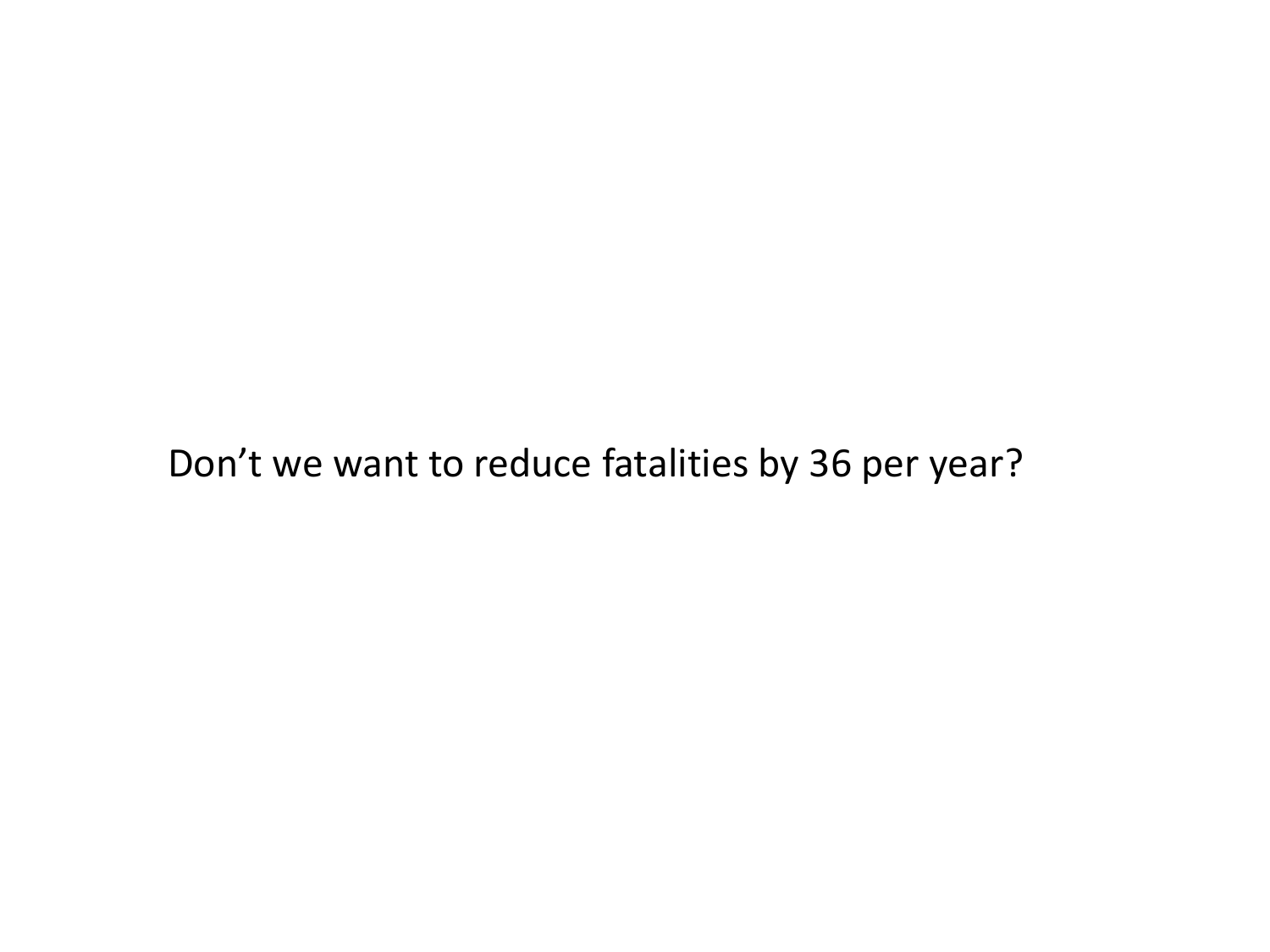If we do, then:

- 1. the production of the digital map and
- 2. the development of the means of keeping it up to date

## must be addressed, as a matter of urgency, NOW.